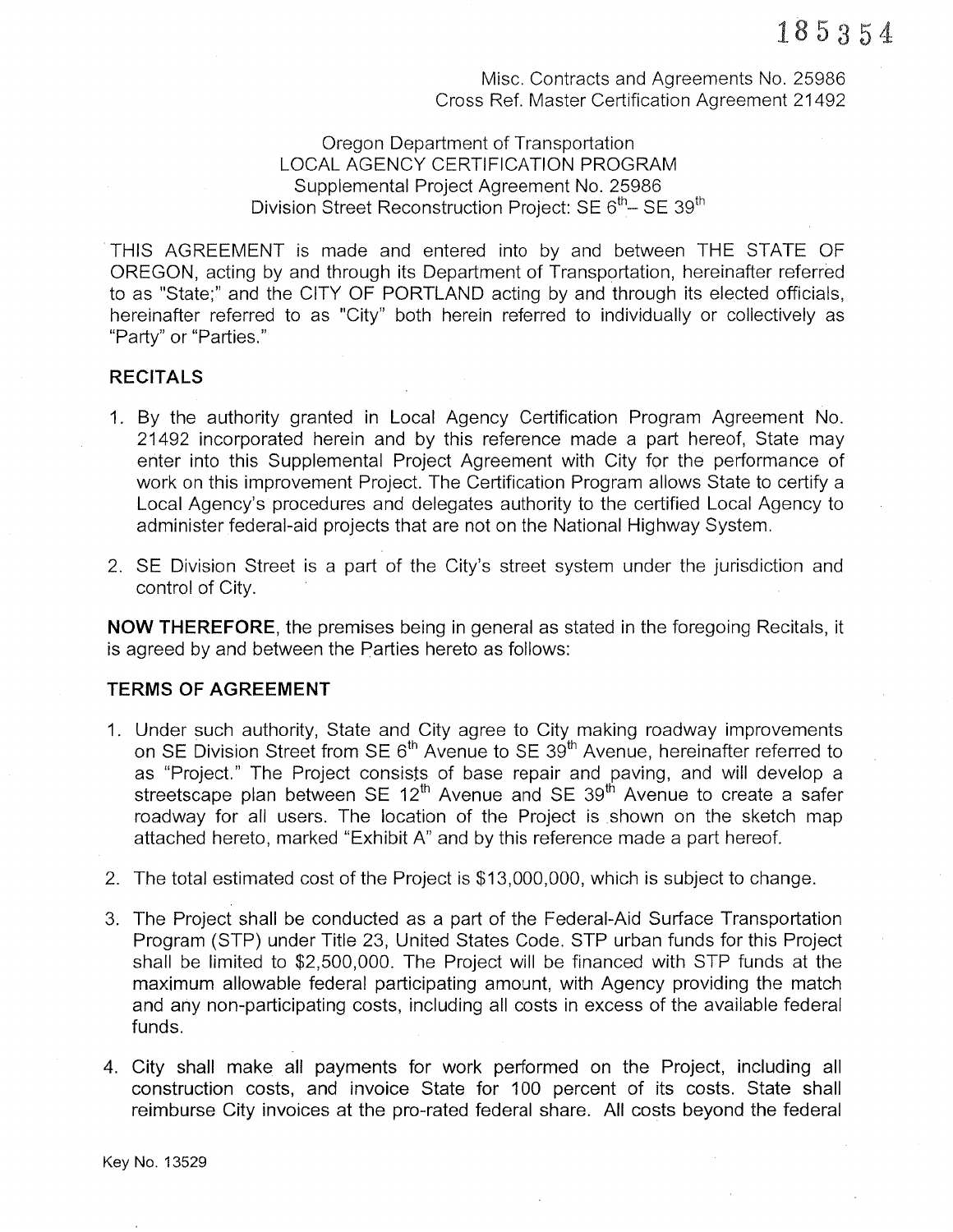Agency/State  $185354$ Agreement No. 25986

and state reimbursement, any deposited local funds, and any non-parlicipating costs will be the responsibility of the City. State shall perform work in the estimated amount of \$16,000. State shall simultaneously invoice FHWA and City for State's Project costs, and City agrees to reimburse State for the federal-aid matching state share and any non-participating costs as determined in accordance with paragraph number 3, above upon receipt of invoice. Failure of City to make such payments to State may result in withholding of City's proportional allocation of State Highway Trust Funds until such costs are paid. City understands that State's costs are estimates only and agrees to reimburse State for the actual amount expended.

- 5. City shall adveftise, bid and award the construction contract, and peform construction contract administration. City understands that consultant selection, design, adveftising, bid and award; and construction contract administration for City's federal-aid non-NHS projects shall be conducted only by City's Bureau of Transportation, Development and Capital Group.
- 6. The federal funding for this Project is contingent upon approval by the FHWA. Any work performed prior to acceptance by FHWA will be considered nonparticipating and paid for at City expense. State's Regional Local Agency Liaison or designee will<br>provide City with a written notice to proceed when FHWA approval has been secured and funds are available for expenditure on this Project.
- 7. State considers City a subrecipient of the federal funds it receives as reimbursement under this Agreement. The Catalog of Federal Domestic Assistance (CFDA) number and title for this Project is 20.205, Highway Planning and Construction.
- 8. The term of this Agreement shall begin on the date all required signatures are obtained and shall terminate upon completion of the Project and final payment or ten  $(10)$  calendar years following the date all required signatures are obtained, whichever is sooner.
- 9. Local Agency Certification Program Agreement No. 21492 was fully executed on November 1, 2005 and amended on September 25,2007. This Agreement is subject to the terms and provisions of the Local Agency Certification Program Agreement.
- 10.lf City fails to meet the requirements of this Agreement or the underlying federal regulations, State may withhold the City's proportional share of Highway Fund distribution necessary to reimburse State for costs incurred by such City breach.
- 11. City shall, at its own expense, maintain and operate the Project upon completion and throughout the useful life of the Project at a minimum level that is consistent with normal depreciation and/or service demand. State and City Agree that the useful life of this Project is defined as twenty (20) years.
- 12. State may conduct periodic inspections during the life of City Certification Projects to verify that Projects are being properly maintained and continue to serve the purpose for which federal funds were provided.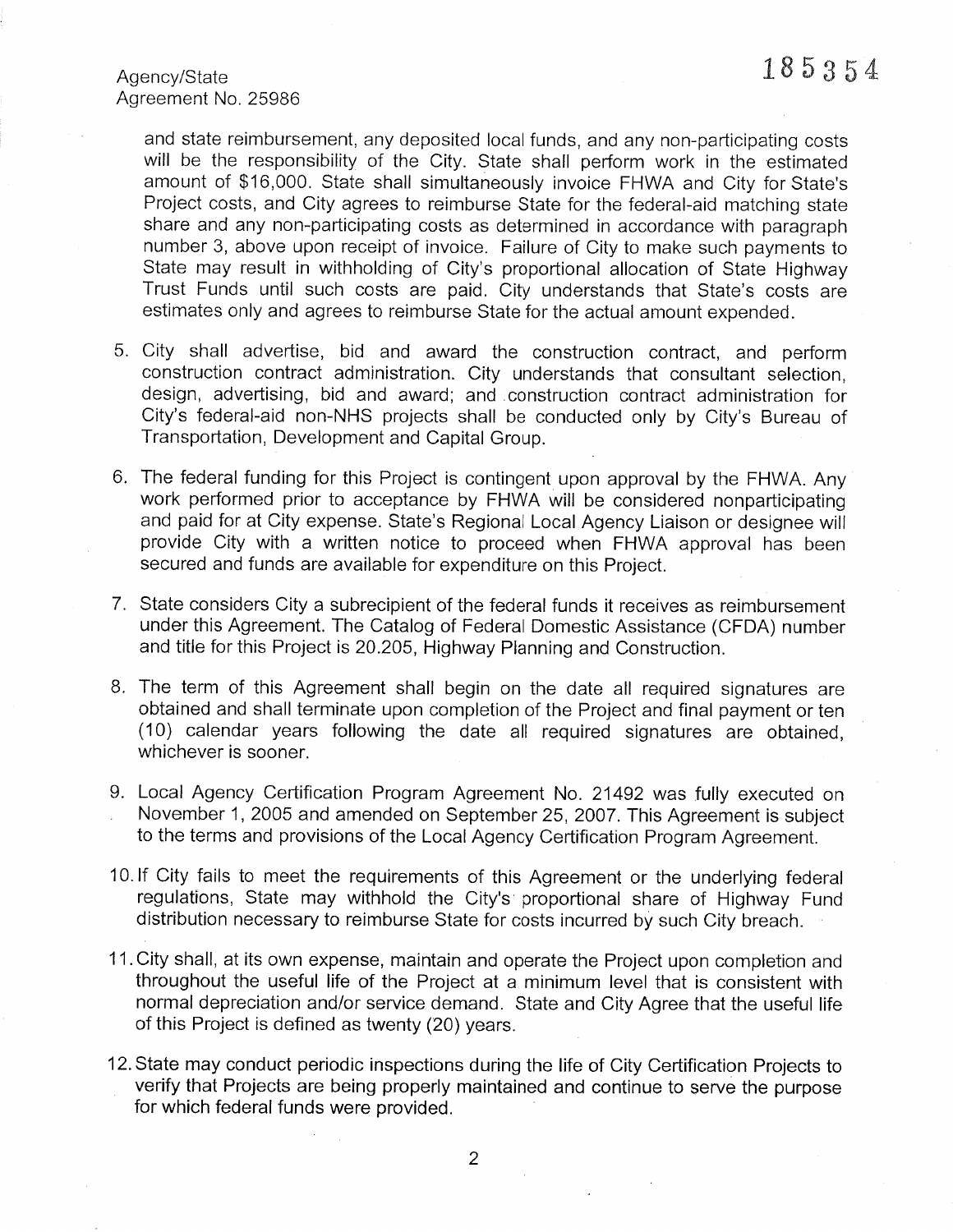## Agency/State  $185354$ Agreement No, 25986

13. This Agreement may be terminated by mutual written consent of both Parties.

- 14. State may terminate this Agreement effective upon delivery of written notice to City, or at such later date as may be established by State, under any of the following conditions:
	- a. lf City fails to provide services called for by this Agreement within the time specified herein or any extension thereof.
	- b. lf City fails to perform any of the other provisions of this Agreement, or so fails to pursue the work as to endanger performance of this Agreement in accordance with its terms, and after receipt of written notice from State fails to correct such failures within ten (10) days or such longer period as State may authorize.
	- c. lf City fails to provide payment of its share of the cost of the Project,
	- d. lf State fails to receive funding, appropriations, limitations or other expenditure authority sufficient to allow State, in the exercise of its reasonable administrative discretion, to continue to make payments for performance of this Agreement.
	- e. If federal or state laws, regulations or guidelines are modified or interpreted in such a way that either the work under this Agreement is prohibited or if State is prohibited from paying for such work from the planned funding source.
- 15.Any termination of this Agreement shall not prejudice any rights or obligations accrued to the Parties prior to termination,
- 16. City, as a recipient of federal funds, pursuant to this Agreement with State, shall assume sole liability for City's breach of any federal statutes, rules, program requirements and grant provisions applicable to the federal funds, and shall, upon City's breach of any such conditions that requires State to return funds to the FHWA, hold harmless and indemnify State for an amount equal to the funds received under this Agreement; or if legal limitations apply to the indemnification ability of City, the indemnification amount shall be the maximum amount of funds available for expenditure, including any available contingency funds or other available nonappropriated funds, up to the amount received under this Agreement.
- 17. This Agreement may be executed in several counterparts (facsimile or otherwise) all of which when taken together shall constitute one agreement binding on all Parties, notwithstanding that all Parties are not signatories to the same counterparl. Each copy of this Agreement so executed shall constitute an original.
- 18.This Agreement and the Local Agency Certification Program (Ceñification Program) Agreement No. 21492, as amended and all attached exhibits constitutes the entire agreement between the Pafties on the subject matter hereof. There are no understandings, agreements, or representations, oral or written, not specified herein regarding this Agreement. No waiver, consent, modification or change of terms of

3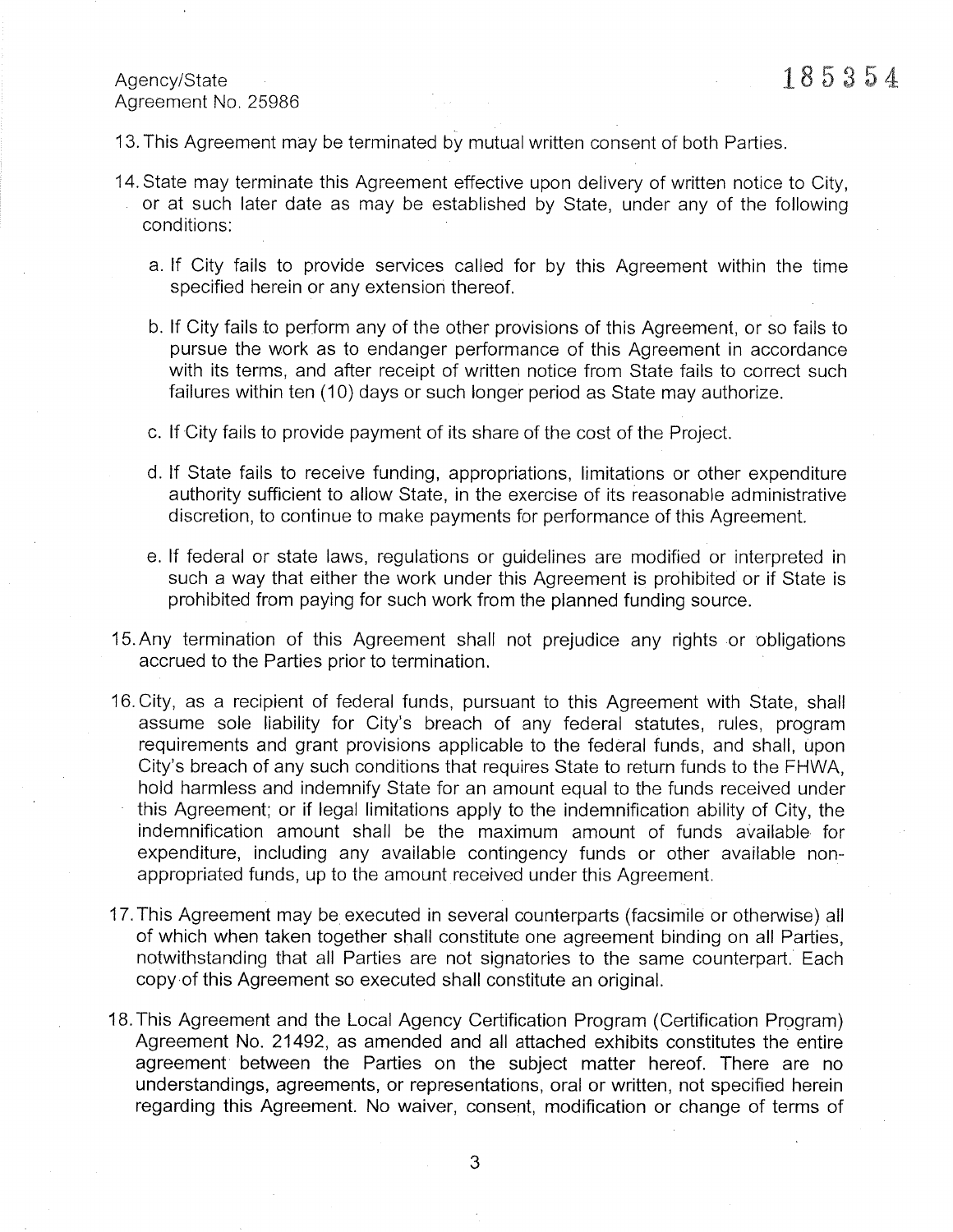#### Agency/State Agency/State  $18\,5\,3\,5\,4$

this Agreement shall bind either party unless in writing and signed by both Parties and all necessary approvals have been obtained. Such waiver, consent, modification or change, if made, shall be effective only in the specific instance and for the specific purpose given. The failure of State to enforce any provision of this Agreement shall not constitute a waiver by State of that or any other provision.

- 19.State's Project Liaison for the Agreement is Bret Richards, 123 NW Flanders Street, Poftland, Oregon 97209, 503-731-8288, bret.n.richards@odot.state.or.us or assigned designee upon individual's absence. State shall notify the other Party in writing of any contact information changes during the term of this Agreement.
- 20. City's Project Liaison for this Agreement is Elizabeth Mahon, 1120 SW 5<sup>th</sup> Avenue, Room 900, Portland, Oregon 97204, 503-823-0396, elizabeth.mahon@portlandoregon.gov or assigned designee upon individual's absence. Cit changes during the term of this Agreement.

THE PARTIES, by execution of this Agreement, hereby acknowledge that their signing representatives have read this Agreement, understand it, and agree to be bound by its terms and conditions.

This Project is in the 2010-2013 Statewide Transportation lmprovement Program, (Key #13529) that was approved by the Oregon Transportation Commission on December 16,2010 (or subsequently approved by amendment to the STIP).

Signature page to follow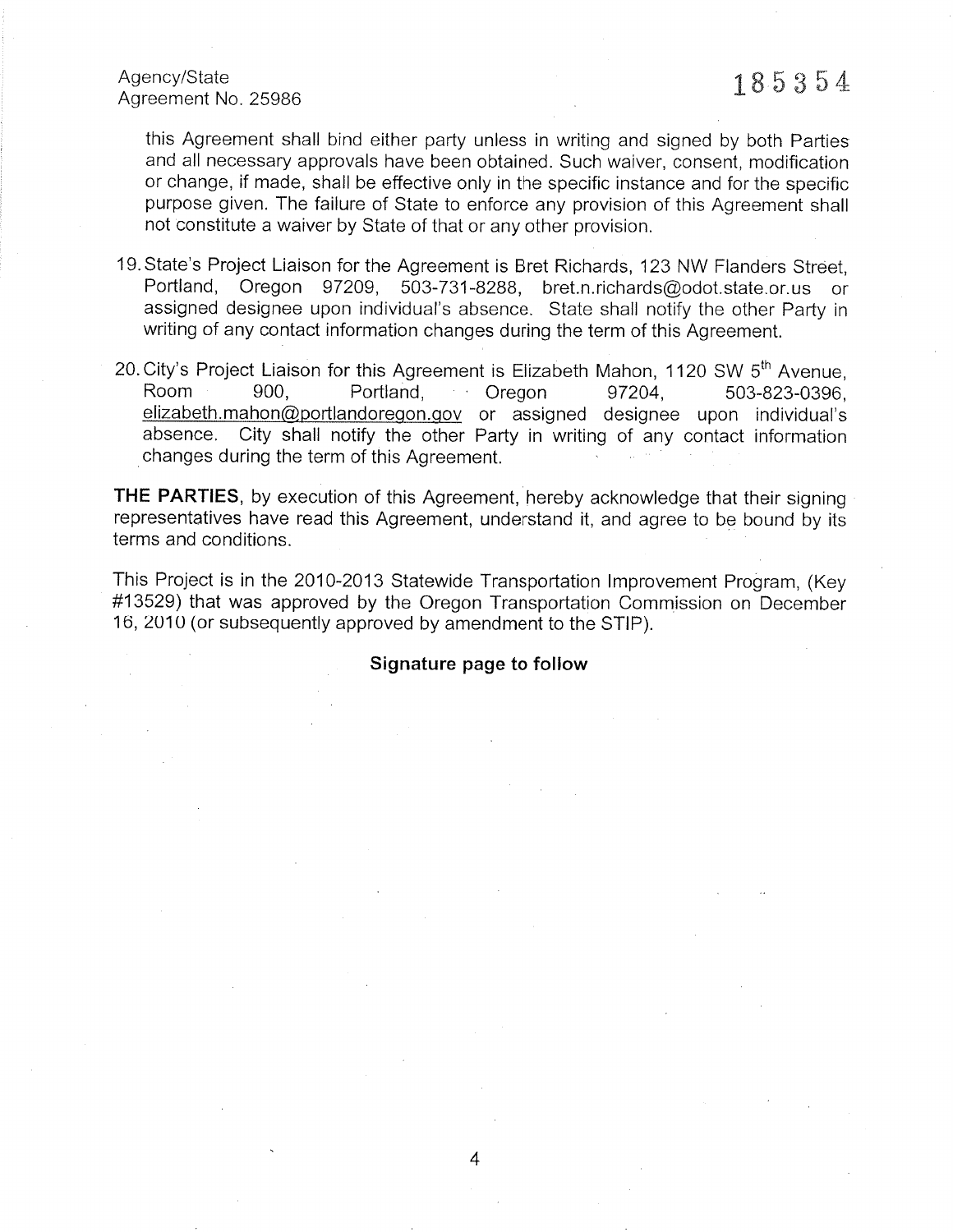Agency/State Agreement No. 25980

# 185354

CITY OF PORTLAND, acting by and through its elected officials

By \_ Mayor

Date <u>\_\_\_\_\_\_\_\_\_\_\_\_\_\_\_\_\_\_\_\_\_\_\_\_\_\_\_</u>

By

Auditor

Date

APPROVED AS VOLFRG4b FORM By City Legal Counted ATTORNEY

Date  $5/23/12$ 

City Contact: Elizabeth Mahon 1120 SW 5<sup>th</sup> Avenue, Room 900 Portland, Oregon 97204 503-823-0396

elizabeth.mahon@portlandoregon.gov

State Contact:

Bret Richards 123 NW Flanders Street Portland, Oregon 97209 503-73'1-8288 bret.n.richards@odot.state.or.us STATE OF OREGON, acting by and through its Department of Transpofiation

By Highway Division Administrator

Date

### APPROVAL RECOMMENDED

By

**Active Transportation Section Manager** 

Date experience and the contract of the contract of the contract of the contract of the contract of the contract of the contract of the contract of the contract of the contract of the contract of the contract of the contra

 $By$ Region 1 Manager

Date and the state of the state of the state of the state of the state of the state of the state of the state of the state of the state of the state of the state of the state of the state of the state of the state of the s

APPROVED AS TO LEGAL **SUFFICIENCY** 

 $By$ Assistant Attorney General

Date <u>\_\_\_\_\_\_\_\_\_\_\_\_\_\_\_</u>

5